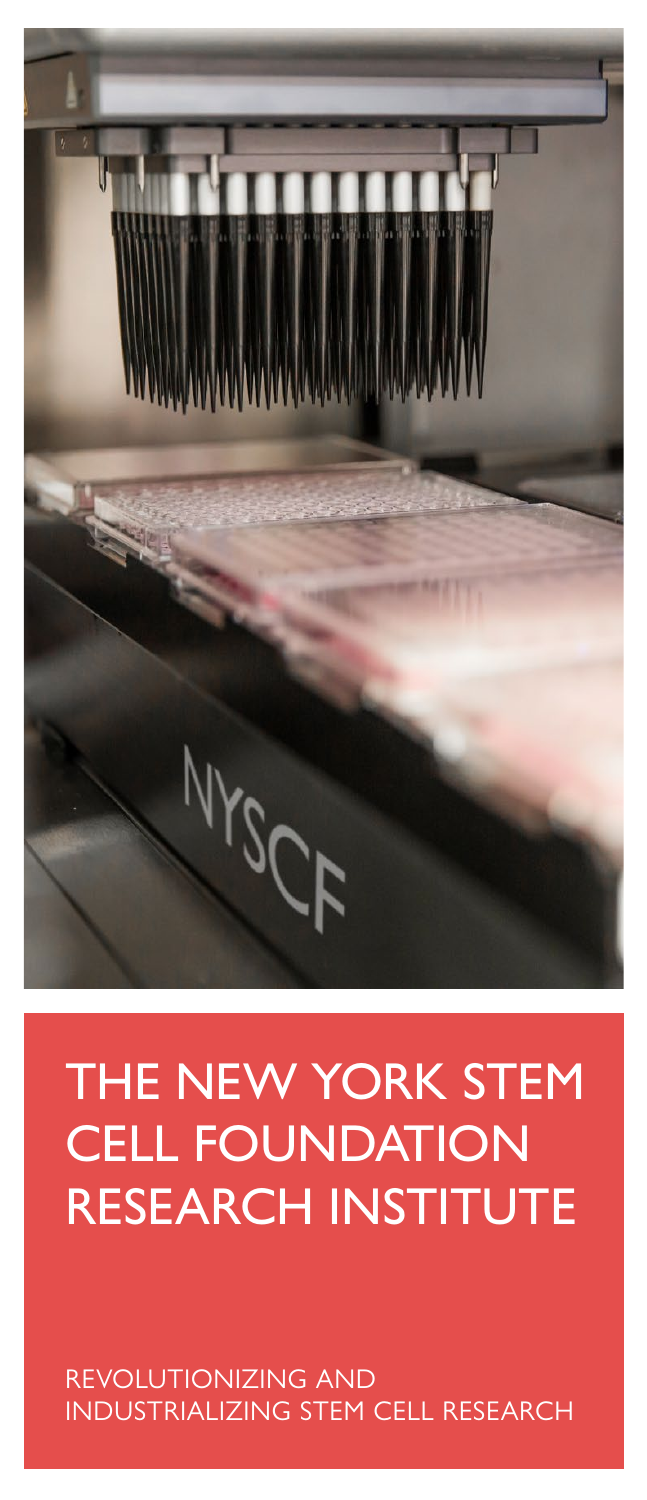## **NYSCF Global Stem Cell Array®**

### Automated stem cell reprogramming, genome editing, and differentiation

#### Our Areas of Focus

- Provide research community with access to high-quality human pluripotent stem cell and differentiated lines
- Accelerate precision medicine research and drug discovery in patient-specific, disease-relevant cell types
- Facilitate functional genetics studies of disease-associated variants and pathways through genome editing

#### NYSCF Global Stem Cell Array®

- Fully automated, highly reproducible production of induced pluripotent stem cell (iPSC) lines
- Stringent quality control
- Industrial production scale
- Advanced line tracking and data management systems
- Read our *Nature Methods* paper here

#### Best-in-class Automation Technology

- Eliminates all manual manipulation
- Massively parallel processing of samples
- Significantly reduces line-to-line variability
- Yields highly reproducible panels of iPSCs and differentiated lines

Immunostained iPSCs generated by the NYSCF Global Stem Cell Array®

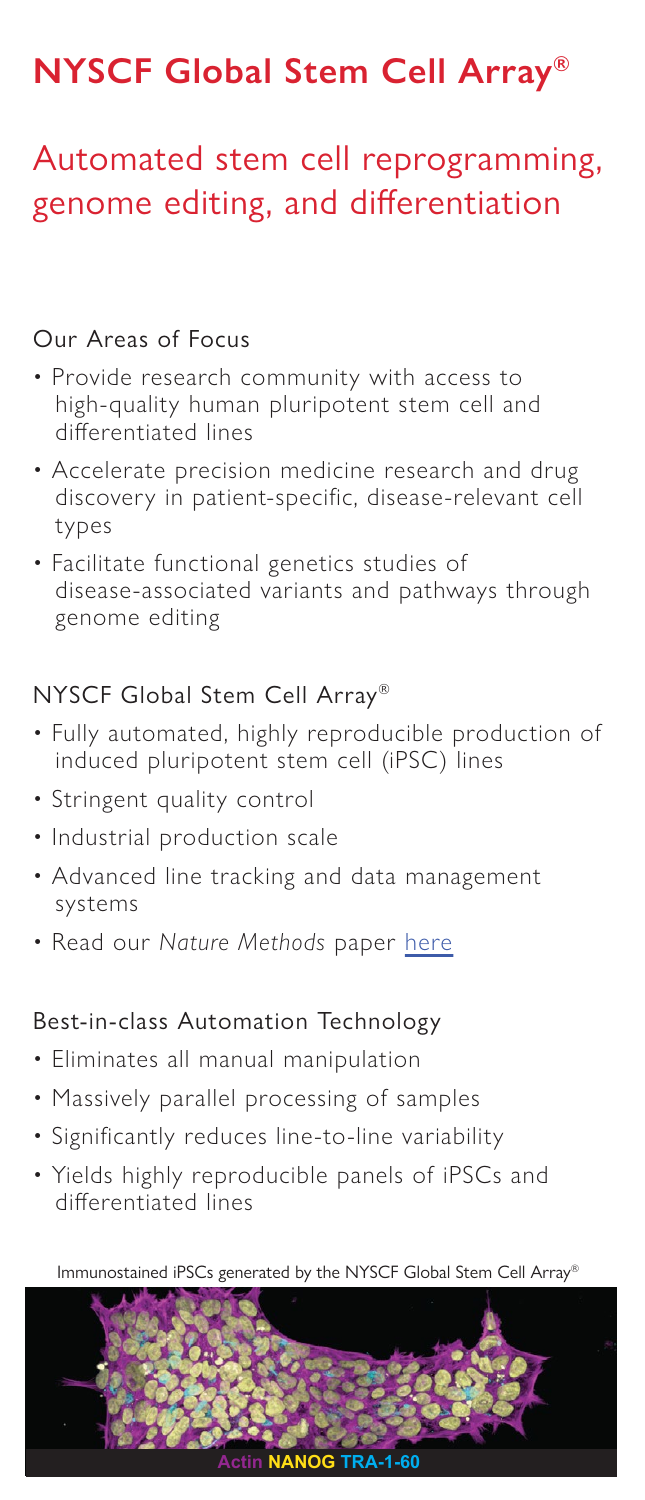



Neurons

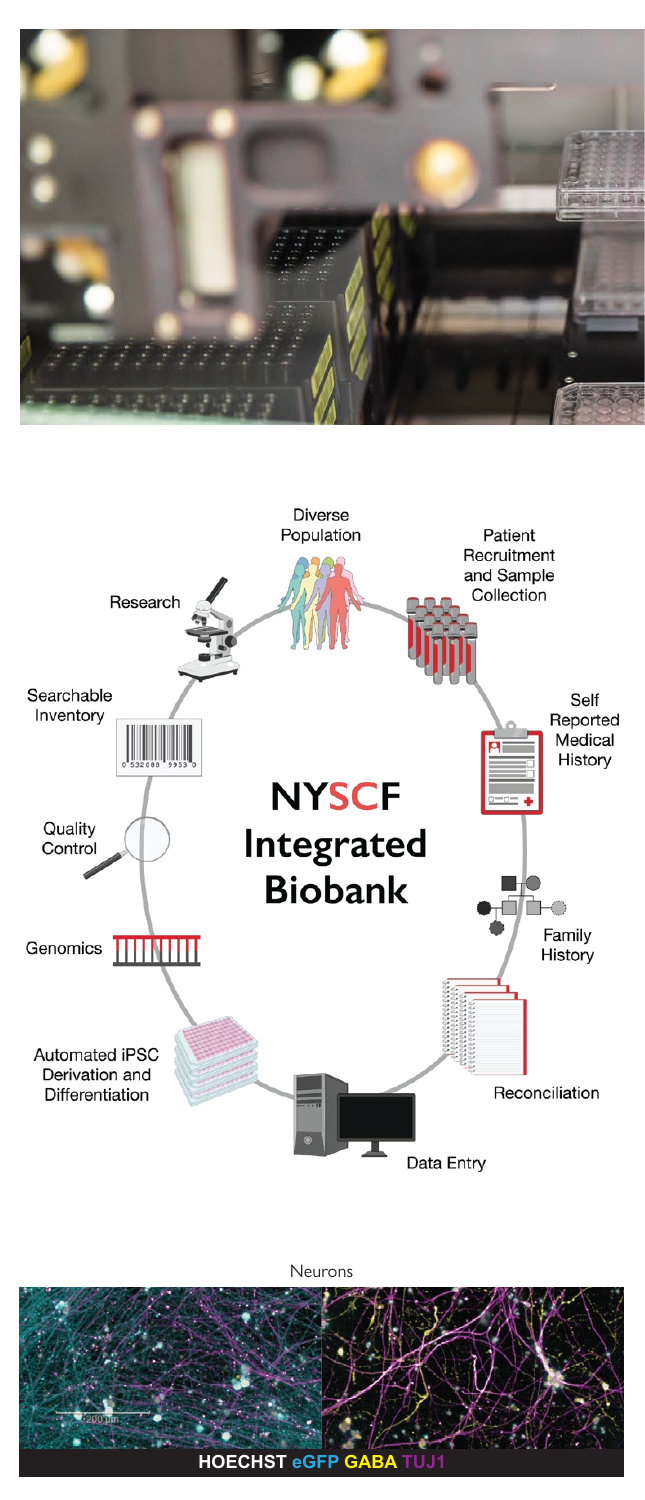

Quality Stem Cell Derivation, Differentiation, Genome Editing

- Fully automated reprogramming of skin and blood samples into iPSCs
	- Certificate of Analysis provided for each line with comprehensive characterization
- Automated CRISPR/Cas9 knockouts
- Precision genome editing for production of isogenic control lines
- High-yield protocols for differentiating PSCs into all major brain cell types including neurons and glia; pancreatic beta cells, cardiomyocytes, retinal pigmented epithelia, hepatocytes, lung cells, and mesenchymal progenitors
	- Many differentiation protocols automated
- Marker-based isolation of pure differentiated populations

*NYSCF is especially eager to do the heavy lifting that*  " *leads to good science. To do the controls, the technical replicates — to understand variance and repeatability, to introduce automation to minimize that variance. Researchers often talk about it, but NYSCF actually does it. We've done some tremendous work together.* "

*– Philip Nelson, Google Accelerated Science*

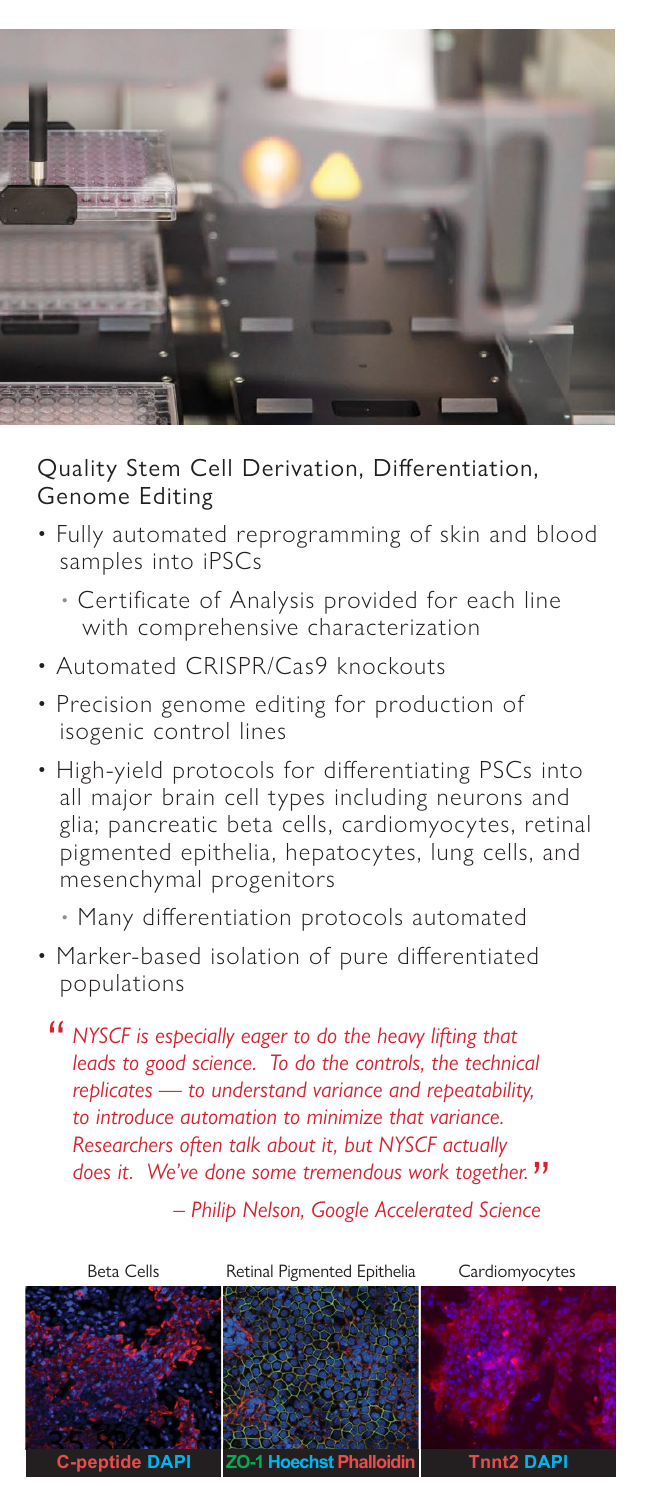#### **NYSCF is a Partner of Choice**

- **Integrated solutions** for stem cell research
- Production of **high-quality iPSC lines**
- Large-scale differentiation of pluripotent cells into numerous disease-relevant cell types
- Access to **NYSCF biobank** of iPSC lines from genetically diverse patient, healthy populations spanning ~300 diseases
- **Fully automated, high-throughput** cell culture methods
- Traceable processes and project management systems
- Phenotypic **assay development**, validation, scale-up
- Capacity for high-content imaging and **high-throughput compound screening**
- Team of PhD researchers with active projects focused on understanding and treating a wide range of diseases

#### For more information: **partnering@nyscf.org**

*NYSCF is my role model ... I visited the NYSCF Research*  " *Institute and was very impressed. They have a beautiful system of automation and iPS cell generation.* "

– Shinya Yamanaka, MD, PhD Nobel Laureate Kyoto University